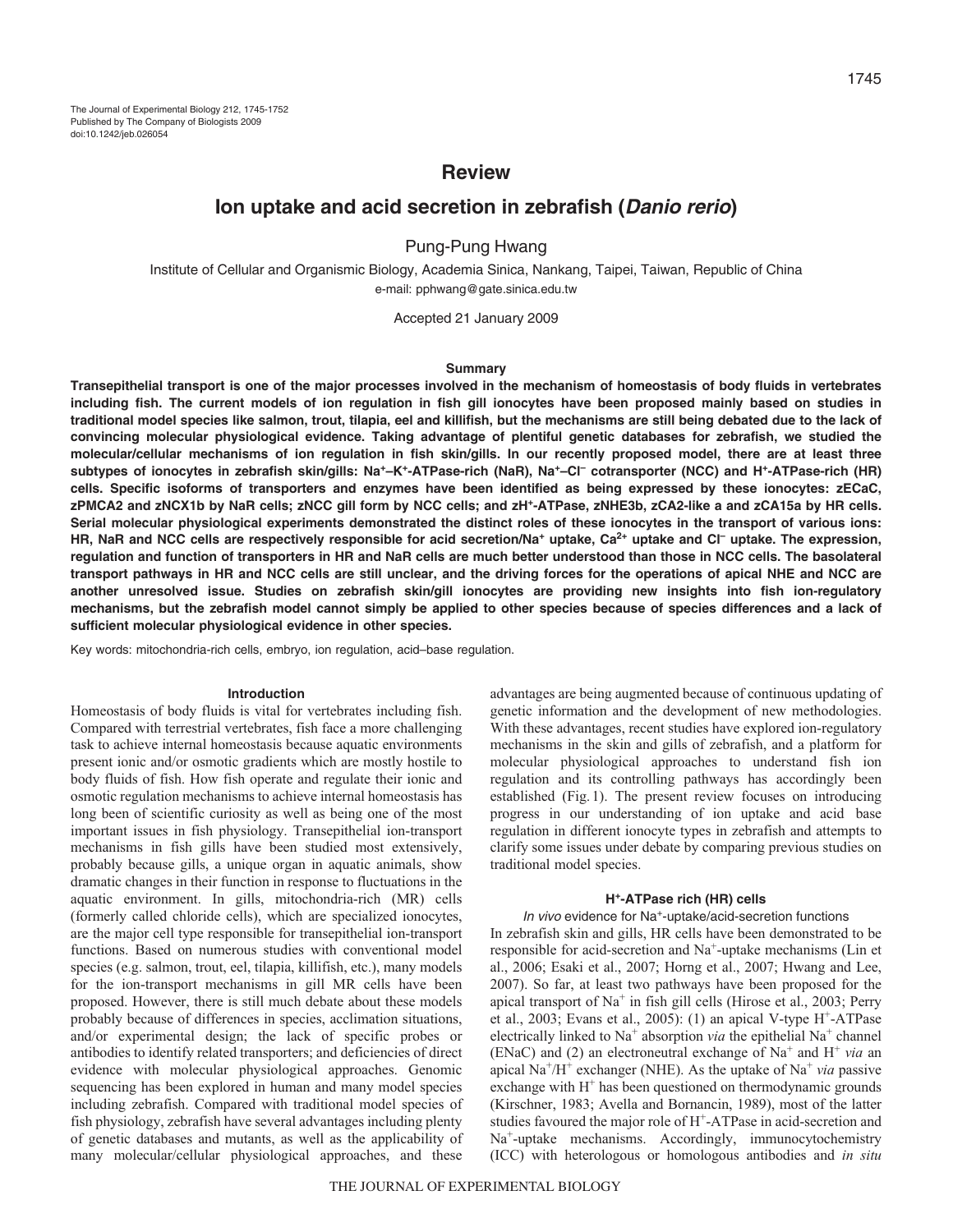

Fig. 1. Model of the ion-regulatory mechanism in zebrafish skin/gill ionocytes. Three types of ionocytes, H<sup>+</sup>-ATPase-rich (HR), Na<sup>+</sup>-K<sup>+</sup>-ATPase-rich (NaR) and Na+–Cl– cotransporter (NCC) cells, express different sets of ion transporters and/or enzymes, and are respectively responsible for acid secretion/Na<sup>+</sup> uptake,  $Ca^{2+}$  uptake and Cl<sup>-</sup> uptake. A question mark indicates an unidentified pathway. CA2, carbonic anhydrase 2-like a; CA15, carbonic anhydrase 15a; ClC, Cl– channel; ECaC, epithelial  $Ca<sup>2+</sup>$  channel; HA, H<sup>+</sup>-ATPase; NBC, Na<sup>+</sup>-HCO<sub>3</sub><sup>-</sup> cotransporter; NCC, Na<sup>+</sup>-Cl<sup>-</sup> cotransporter; NCX, Na<sup>+</sup>/Ca<sup>2+</sup> exchanger 1b; NHE, Na<sup>+</sup>/H<sup>+</sup> exchanger 3b; NKA, Na<sup>+</sup>-K<sup>+</sup>-ATPase; PMCA, plasma membrane Ca<sup>2+</sup>-ATPase 2.

hybridization (ISH) with RNA probes were used to identify the existence of V-type  $H^+$ -ATPase in fish gills. The distribution of the enzyme in ionocytes and/or pavement cells has been debated, and this has been ascribed to antibody specificities, and/or differences in species, populations or acclimation conditions [see detailed discussion by Evans and colleagues (Evans et al., 2005)]. Under such controversy, we raised the question of whether there is any *in vivo* evidence to demonstrate the acid-secretion function in cells expressing V-type H<sup>+</sup>-ATPase. An *in vivo* approach, the scanning ion-selective electrode technique (SIET), was developed to enable non-invasive measurement of ion fluxes from single cells and epithelial structures (Smith et al., 1999; Smith and Trimarchi, 2001), and it was initially used to detect Cl– excretion from MR cells in isolated opercular epithelium of seawater (SW) fish in a landmark study on fish MR cells (Foskett and Scheffey, 1982). After SIET measurements, the intact fish can be directly subjected to subsequent analysis to identify cells measured by SIET. In zebrafish embryonic skin, a group of cells was demonstrated to secrete substantial bafilomycin-dependent  $H<sup>+</sup>$  currents compared with other cells by scanning across the apical openings of cells with the SIET probe, and this group of cells was identified as HR cells based on the specific localizations of V-type H<sup>+</sup>-ATPase mRNA and protein (Lin et al., 2006) (Fig.2A,B). This was the first *in vivo* evidence for the acid-secretion function of an ionocyte, HR cells, in fish. Similar acid-secreting ionocytes have been reported in mammalian kidney, epididymis and vas deferens, amphibian urinary bladder and skin, and insect midgut, etc. (Brown and Breton, 1996). Subsequent studies explored the functions of HR cells in ion-regulatory mechanisms in zebrafish. Translational knockdown of H+-ATPase in HR cells with specific A subunit  $(zATP6V1a)$  morpholinos was found to decrease the surface  $H^+$ concentration in skin and whole-body  $Na<sup>+</sup>$  content in morphants, and to impair the survival of morphants in an acidic environment (Horng et al., 2007), indicating the role of HR cells in zebrafish Na<sup>+</sup>-uptake/acid-secretion mechanisms. At the same time, another molecular physiological study by Esaki and colleagues (Esaki et al., 2007) also supported this notion: Sodium Green, a fluorescence probe for  $Na<sup>+</sup>$ , was used to signal  $Na<sup>+</sup>$  uptake to demonstrate that HR cells in zebrafish embryonic skin are the exact site for absorbing  $Na<sup>+</sup>$  based on the accumulation of fluorescence signals only by HR cells.

#### Apical Na+-uptake pathway

The next question concerns the apical  $Na^+$ -uptake pathways in zebrafish HR cells. According to the current models described above, ENaC or NHE was the first candidate to be considered. In a study by Boisen and colleagues (Boisen et al., 2003),  $10^{-5}$  to  $10^{-4}$  moll<sup>-1</sup> of amiloride (a Na<sup>+</sup>-uptake inhibitor) did not affect the  $Na<sup>+</sup>$  uptake in zebrafish acclimated to soft fresh water (FW)  $([Na<sup>+</sup>] = 0.035$  mmol<sup>1-1</sup>,  $[Ca<sup>2+</sup>] = 0.004$  mmol<sup>1-1</sup>, pH 6.0), while  $5 \times 10^{-5}$  moll<sup>-1</sup> EIPA (an NHE-specific inhibitor) enhanced its uptake; thus it was concluded that the pathway for  $Na<sup>+</sup>$  uptake may be distinct from ENaC. In a study by Esaki and colleagues (Esaki et al., 2007),  $Na<sup>+</sup>$  accumulation (monitored by Sodium Green) in HR cells in the skin of zebrafish embryo was inhibited by both  $10^{-4}$  moll<sup>-1</sup> amiloride and  $10^{-5}$  moll<sup>-1</sup> EIPA, but not by a lower concentration  $(10^{-5} \text{mol}^{-1})$  of amiloride, and NHE was therefore suggested to be the major player in the  $Na<sup>+</sup>$ -uptake pathway. Subsequently, Yan and colleagues (Yan et al., 2007) provided convincing molecular physiological evidence to support the argument proposed by Boisen and colleagues (Boisen et al., 2003) and Esaki and coworkers (Esaki et al., 2007). In the zebrafish SL9 family, eight members, zNHE1, -2, -3a, -3b, -5, -6, -7 and -8, were identified, and all of them, except zNHE3a, are expressed in gills. However, triple ISH and ICC experiments demonstrated that only zNHE3b mRNA is specifically and predominantly expressed in HR cells (Yan et al., 2007). Acclimation to a low-Na+ artificial FW that stimulated fish Na<sup>+</sup> uptake (Chang et al., 2001) also caused upregulation of zNHE3b mRNA expression in zebrafish gills (Yan et al., 2007), indicating the major role of NHE3b in the apical Na+ uptake pathway of zebrafish HR cells.

So far, no orthologues of the mammalian ENaC have been found in databases of the genomes of zebrafish, fugu and other fish species. However, several studies on other species including rainbow trout favoured the operation of ENaC-like channels in the apical Na+-uptake pathway. Goss and colleagues (Reid et al., 2003; Parks et al., 2007) used peanut lectin agglutinin (PNA) to isolate two types of ionocytes,  $PNA^-$  and  $PNA^+$  cells, from rainbow trout (*Oncorhynchus mykiss*) gills and demonstrated phenamil-sensitive  $^{22}Na^{+}$  uptake and intracellular acidification in the isolated PNA<sup>-</sup> MR cells, providing *in vitro* pharmacological and physiological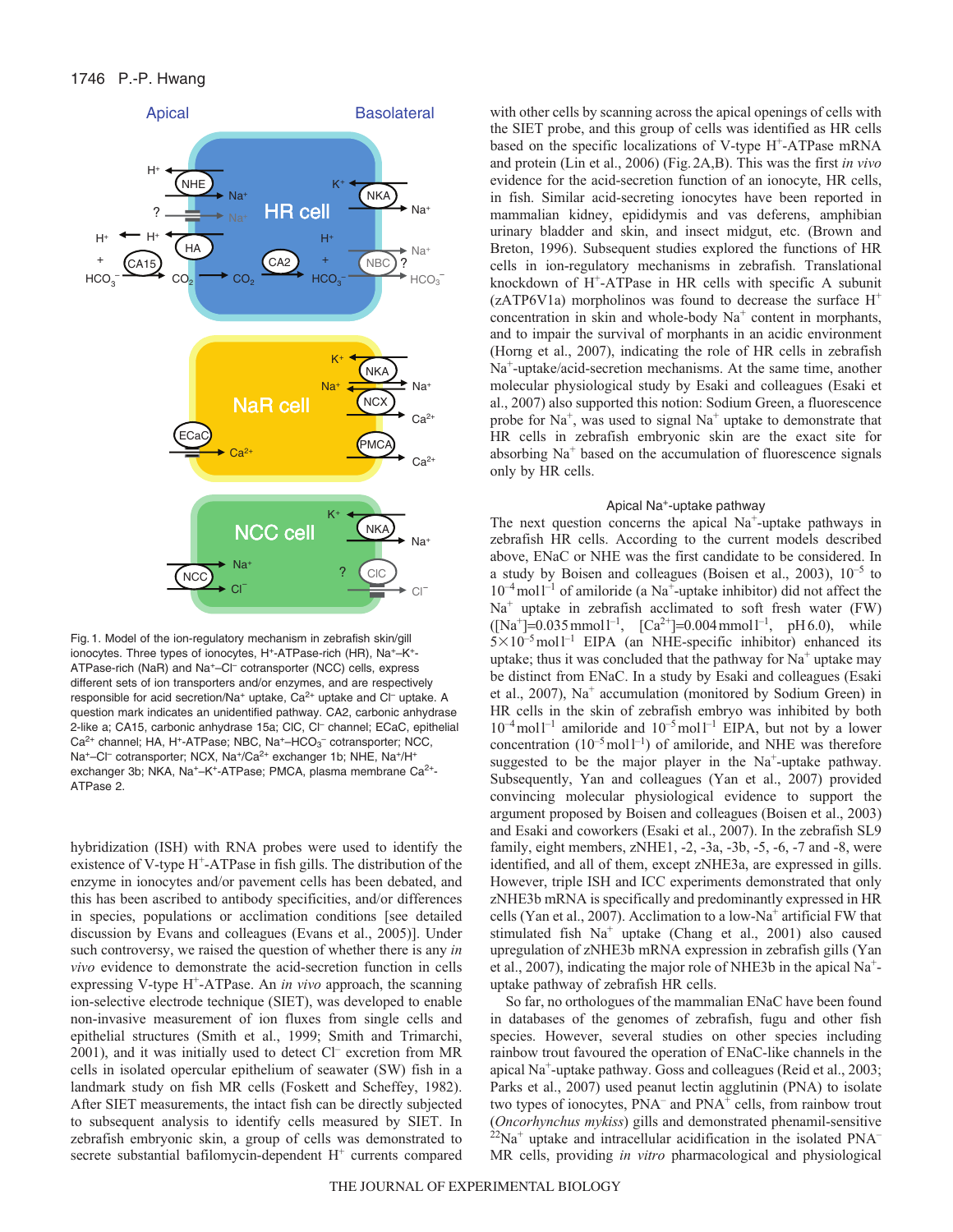

Fig. 2. Double immunocytochemistry and/or in situ hybridization of ionocytes in zebrafish embryos at 5 days post-fertilization. (A) NaR cells (red) were labelled with NKA while HR cells (green) were labelled with H+- ATPase (HA). Labelled cells are shown on the right at higher magnification. (B) zNBC1 mRNA was expressed in a specific group of ionocytes (arrows). (C,D) NCC cells (black) labelled with zNCCg mRNA were different from HR cells (green) and NaR cells (red). (E) zAE1 mRNA was expressed in a specific group of ionocytes (arrows). Antibodies for immunocytochemistry: an anti-avian NKA α-subunit monoclonal antibody and an anti-killifish HA A subunit polyclonal antibody. RNA probes for in situ hybridization: zNCCg, nt639–2162 (EF591989); zNBC1, nt1363–3217 (EF634453); zAE1, nt1363–3217 (FJ211592).

evidence for the involvement of ENaC-like channels in the Na+ uptake mechanism of fish gills. In a recent review, Parks and colleagues (Parks et al., 2008) emphasized the thermodynamic constraints that prevent electroneutral apical NHE from functioning in most FW environments, thus favouring the applicability of ENaC-like channels to fish Na<sup>+</sup>-uptake mechanisms. Interestingly, Perry and colleagues (Ivanis et al., 2008) recently used double ISH and/or ICC to colocalize the mRNA and protein of both NHE2 and -3 in PNA+ MR cells in gill sections of rainbow trout. This evidence appears to be against the argument of Goss's group, as described above, of the unfavourable operation of NHE in isolated trout gill cells (Parks et al., 2007; Parks et al., 2008). These differences between zebrafish and rainbow trout indicate that apical Na<sup>+</sup>-uptake mechanisms may be species specific. However, several urgent issues remain to be resolved to comprehensively clarify these diverse pathways; convincing molecular evidence for the existence of ENaC or equivalent channels and the mechanism to drive NHE's electroneutral operation. In mammals, amiloride-sensitive cation channels (ASICs) are members of the same gene family of ENaC, but ISH data indicated that none of the six zebrafish ASIC paralogues was specifically expressed in zebrafish gills (Paukert et al., 2004). On the other hand, the NHE family and another Na<sup>+</sup>/H<sup>+</sup>

antiporter (NHA) family belong to the same monovalent cation proton antiporter (CPA) superfamily (Brett et al., 2005). Bacterial NHA was proven to show electrogenic stoichiometry with  $2 H<sup>+</sup>$  for every Na<sup>+</sup> (Taglicht et al., 1993). In zebrafish genetic databases, we found an orthologue of bacterial NHA. It will be challenging and interesting to study whether zebrafish NHA is also electrogenic so that it can transport  $Na<sup>+</sup>$  and  $H<sup>+</sup>$  in situations that might not favour the operation of zebrafish NHE3 (S. F. Perry, personal communication).

Membrane-associated and cytosolic carbonic anhydrases Zebrafish HR cells specifically express apical  $H^+$ -ATPase and NHE as do mammalian renal proximal tubular cells (Yan et al., 2007), which are responsible for about 70% of sodium and 80% of bicarbonate reabsorption in mammalian nephrons (Wagner et al., 2004). As HR cells were demonstrated to have similar functions of acid–base regulation and  $Na<sup>+</sup>$  uptake, they should also express carbonic anhydrases (CAs) and the basolateral  $H^+$ –HCO<sub>3</sub><sup>+</sup> cotransporter (NBC) to fulfill the transepithelial transport mechanisms, as do proximal tubular cells. Recently, Lin and colleagues (Lin et al., 2008) identified 20 CA isoforms and cloned 10 of them. Triple ISH and ICC results showed that only two isoforms, zCA2-like a and zCA15a, were specifically expressed in HR cells but not in other cells in zebrafish skin/gills. Subsequent zCA2-like a or zCA15a knockdown experiments provided molecular physiological evidence to support the roles of the two CA isoforms in the acid–base regulation and  $Na^+$ -uptake functions of zebrafish HR cells. Morphants of zCA15a had increased H+ activity at the apical surface of HR cells at 24h post-fertilization, while those of zCA2-like a showed no change. Later, at 96h postfertilization, both zCA15a and zCA2-like a showed decreased  $H^+$ activity and increased Na<sup>+</sup> uptake, with concomitant upregulation of zNHE3b and downregulation of zATP6V1a (H+-ATPase Asubunit) expression (Lin et al., 2008), demonstrating the roles of the 2 CA isoforms in the functions of HR cells. A study by Hirose's group (Esaki et al., 2007) also supported this notion; zCA2-like mRNA was colocalized in Sodium Green-accumulating HR cells, and  $10 \mu$ moll<sup>-1</sup> ethoxzolamide (a CA inhibitor) was found to abolish 65% of the Sodium Green accumulation in zebrafish HR cells. On the other hand, acclimation to both acidic and low-Na+ FW caused upregulation of zCA15a expression but did not change the zCA2-like a mRNA level in zebrafish gills (Lin et al., 2008). Interestingly, knockdown of zCA2-like a caused upregulation of zCA15a expression, while knockdown of zCA15a did not affect the expression of zCA2-like a in zebrafish morphants. It is probable that the intact zCA2-like a is sufficient to overcome the physiological defects caused by zCA15a knockdown, and it may provide sufficient CA activity to fulfill the physiological needs in zebrafish coping with different environments. In mammalian kidneys, CA2 accounts for 95% of CA activity and shows the highest catalytic rate, compared with other membrane-associated CA paralogues (Purkerson and Schwartz, 2007). Taken together, zebrafish HR cells appear to be similar to mammal renal proximal tubular cells (Purkerson and Schwartz, 2007), in which apical CA4 (an orthologue of zCA15a) and cytosolic CA2 (an orthologue of zCA2-like a) are involved in driving NHE3. In structural terms, zCA15a has a glycosylphosphatidylinositol lipid anchor, through which the enzyme may be tethered to the outer leaflet of the plasma membrane, as are trout and human CA4 in apical and basolateral membranes of kidney cells (Georgalis et al., 2006; Purkerson and Schwartz, 2007). Impairing the function of zCA15a by injecting specific morpholinos caused a direct decline in the H<sup>+</sup>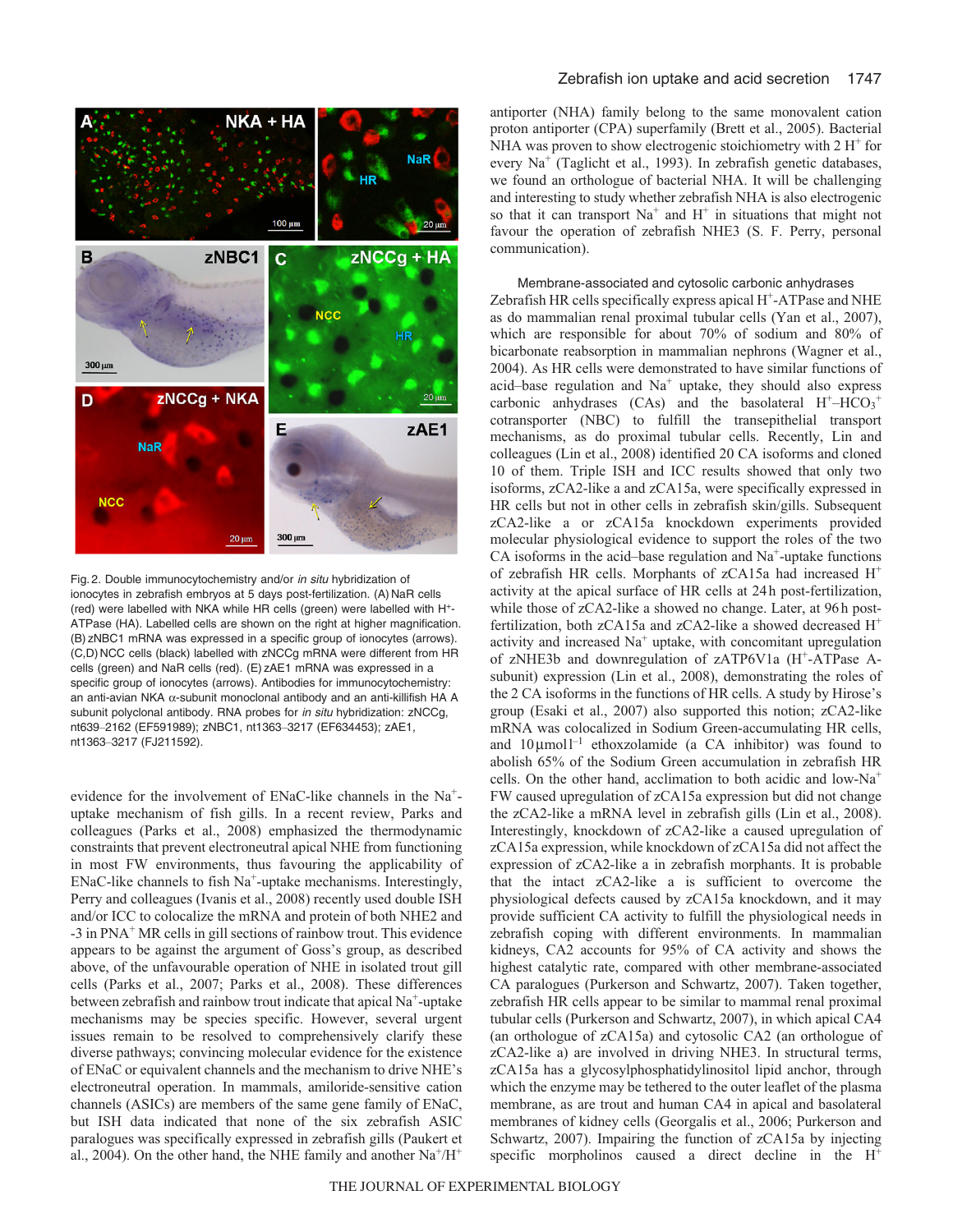concentration at the apical surface of HR cells within 24h, supporting the apical localization of the enzyme. This, however, needs to be verified using a specific antibody in the future. On the other hand, it is interesting and important to study whether there are other CA isoforms, like CA12 and CA14, which are also expressed and function in zebrafish HR cells as in mammalian kidney cells (Purkerson and Schwartz, 2007).

## Basolateral transport pathways

NBC1 has been immunocytochemically identified in gill ionocytes of Osorezan dace (*Tribolodon hakonensis*) (Hirata et al., 2003) and rainbow trout (Parks et al., 2007). In a study on isolated rainbow trout gill PNA– cells (Parks et al., 2007), electrogenic NBC activity was supported by DIDS (an NBC inhibitor)-sensitive, Na<sup>+</sup>-induced membrane potential depolarization as observed *via* imaging of the voltage-sensitive dye bis-oxonol. The identification and functional analysis of NBC in zebrafish HR cells remain to be done. Our preliminary experiments showed that an NBC1 isoform was expressed in a specific group of cells in zebrafish skin/gills cells (Fig.2B), and further experiments are needed to identify the cell type that expresses NBC1. In mammalian proximal tubular cells,  $Na<sup>+</sup>-K<sup>+</sup>-ATPase$  (NKA) pumps cytosolic Na<sup>+</sup> across the basolateral membrane and also provides an intracellular negative potential to drive the electrogenic  $Na^+/HCO_3^-$  transport of basolateral kNBC1 (Purkerson and Schwartz, 2007). On the other hand, Esaki and colleagues (Esaki et al., 2007) reported that HR cells express only a slightly lower level of NKA than  $Na^+–K^+$ -ATPase-rich (NaR) cells, implying a role of NKA in providing intracellular low- $Na^+$  and negative gradients to drive the basolateral transport pathways in HR cells.

#### Regulation of NHE and H+-ATPase

Interestingly, environmental situations appear to cause differential expression and function of the related transporters and enzymes in zebrafish HR cells. Acclimation to  $low-Na^+$  FW caused upregulation of zNHE3b and downregulation of H<sup>+</sup>-ATPase, while an acidic environment induced reverse responses, downregulation of zNHE3b and upregulation of H+-ATPase, in zebrafish HR cells (Yan et al., 2007). Knockdown of zCA2-like a or zCA14b also caused stimulation of zNHE3b and suppression of  $H^+$ -ATPase (Lin et al., 2008). Taking all these findings together, a model for Na+ uptake and acid–base regulation in zebrafish HR cells was proposed (Yan et al., 2007): in low-Na<sup>+</sup> environments, apical H<sup>+</sup>-ATPase is downregulated to maintain an intracellular  $H^+$  gradient to facilitate Na+ uptake *via* apical zNHE3b, which is the dominant player in regulating the internal  $Na<sup>+</sup>$  balance. In acidic environments, however, H<sup>+</sup>-ATPase, the dominant player, is upregulated to enhance acid secretion to maintain the internal acid–base balance, and zNHE3b is greatly downregulated because the high ambient  $H^+$ does not favour its operation. This reflects partitioning of the apical zNHE3b and H+-ATPase in HR cell functions to meet different physiological requirements in various harsh environments. However, it is notable that the situation may be species specific. In rainbow trout gills, NHE2 and H<sup>+</sup>-ATPase are respectively expressed in  $PNA<sup>+</sup>$  and  $PNA<sup>-</sup>$  cells (Ivanis et al., 2008), and hypercapnia treatment was found to upregulate the expression of the two transporters in the respective cells (Galvez et al., 2002; Ivanis et al., 2008).

# **NaR cells**

NaR cells in zebrafish embryonic skin/gills were first identified by Pan and coworkers (Pan et al., 2005) based on their strong and specific immunoreactions with a heterologous antibody  $(\alpha 5)$ against 1020 amino acids of the avian  $\alpha$  subunit core polypeptide (Developmental Studies Hybridoma Bank of Iowa University; Fig.2A). The function and expression patterns of transporters in NaR cells appear to be more conclusive compared with those in HR cells (as described above) and Na<sup>+</sup>-Cl<sup>-</sup>-cotransporter (NCC) cells (see below). According to the current model in mammals, active transcellular  $Ca^{2+}$  transport is carried out through the operation of apical epithelial  $Ca^{2+}$  channels (ECaC, TRPV5 and/or TRPV6), and the basolateral plasma membrane  $Ca^{2+}-ATP$ ase (PMCA) and  $\text{Na}^+\text{/Ca}^{2+}$  exchanger (NCX) (Hoenderop et al., 2005). A model of the capability of physiological regulation has been similarly proposed in fish gills (Flik et al., 1995). However, it was not until the study by Pan and colleagues (Pan et al., 2005) that molecular evidence for the existence of an orthologue of mammalian ECaC in fish skin/gill ionocytes was provided. Using similar approaches to those used in the studies on zebrafish NHE and CA (Yan et al., 2007; Lin et al., 2008), one isoform of ECaC, six isoforms of PMCAs (zPMCA1a, zPMCA1b, zPMCA2, zPMCA3a, zPMCA3b, and zPMCA4) and seven isoforms of NCX (zNCX1a, zNCX1b, zNCX2a, zNCX2b, zNCX3, zNCX4a and zNCX4b) were identified in zebrafish, and triple fluorescence ISH and ICC were conducted to demonstrate the colocalization of zECaC, zPMCA2 and zNCX1b mRNAs in a portion of skin/gill NaR cells (Pan et al., 2005; Liao et al., 2007). Acclimation to a low-Ca<sup>2+</sup> environment caused stimulation of zebrafish Ca<sup>2+</sup>-uptake function and a concomitant upregulation in skin/gill zECaC expression, but no effect on the expression of either zPMCAs or zNCXs (Pan et al., 2005; Liao et al., 2007), supporting the current  $Ca<sup>2+</sup>$ -uptake model, in which ECaC may act as a major regulatory target for this mechanism during environmental challenge. In another study by Craig and colleagues (Craig et al., 2007), both ECaC mRNA and ECaC protein levels in gills were higher in zebrafish acclimated to soft FW (0.051 mmol<sup>1-1</sup> Ca<sup>2+</sup>) than those in control FW (0.946 mmol<sup> $-1$ </sup> Ca<sup>2+</sup>). This molecular physiological evidence also agrees with previous physiological studies by Flik and colleagues. Stanniocalcin, a hypocalcaemic hormone, showed no significant effect on basolateral Ca<sup>2+</sup> transport in North American eel (*Anguilla rostrata*) gills (Verbost et al., 1993b), but quickly reduced the apical membrane  $Ca^{2+}$  uptake in tilapia (*Oreochromis mossambicus*) gills (Verbost et al., 1993a). All these suggest that ECaC is the rate-limiting step and the gatekeeper channel for active  $Ca^{2+}$  transport in fish as in mammals (Vennekens et al., 2000). Acclimation to low-Ca<sup>2+</sup> FW caused upregulation of zECaC but not zPMCA2 or zNCX1b, implying that the steady-state expression of zPMCA2 and zNCX1b may fulfill the requirement for the transepithelial transport machinery under all situations (Liao et al., 2007). This further supports a previous enzyme kinetic study, in which the basolateral  $Ca^{2+}$  extrusion mechanisms by PMCA and NCX were found to be far below their maximum capacity in rainbow trout (*Oncorhynchus mykiss*) gills (Flik et al., 1997). Moreover, basolateral localization of NKA in zebrafish NaR cells demonstrated the role of the pump in creating a  $Na<sup>+</sup>$  gradient to drive the exchange by NCX1b.

The expression and function of  $Ca^{2+}$  transporters in zebrafish skin/gill ionocytes are supported by studies of other species. In tilapia (*O. mossambicus*), mRNAs of ECaC, PMCA2 and NCX1b were all co-localized in MR cells (with NKA as the marker), and ECaC expression was also stimulated by a low-Ca<sup>2+</sup> environment (B. K. Liao, A. N. Deng and P.-P.H., unpublished data). Similarly, in rainbow trout, ECaC mRNA and protein were localized in gill cells (Shahsavarani et al., 2006) and were upregulated by soft FW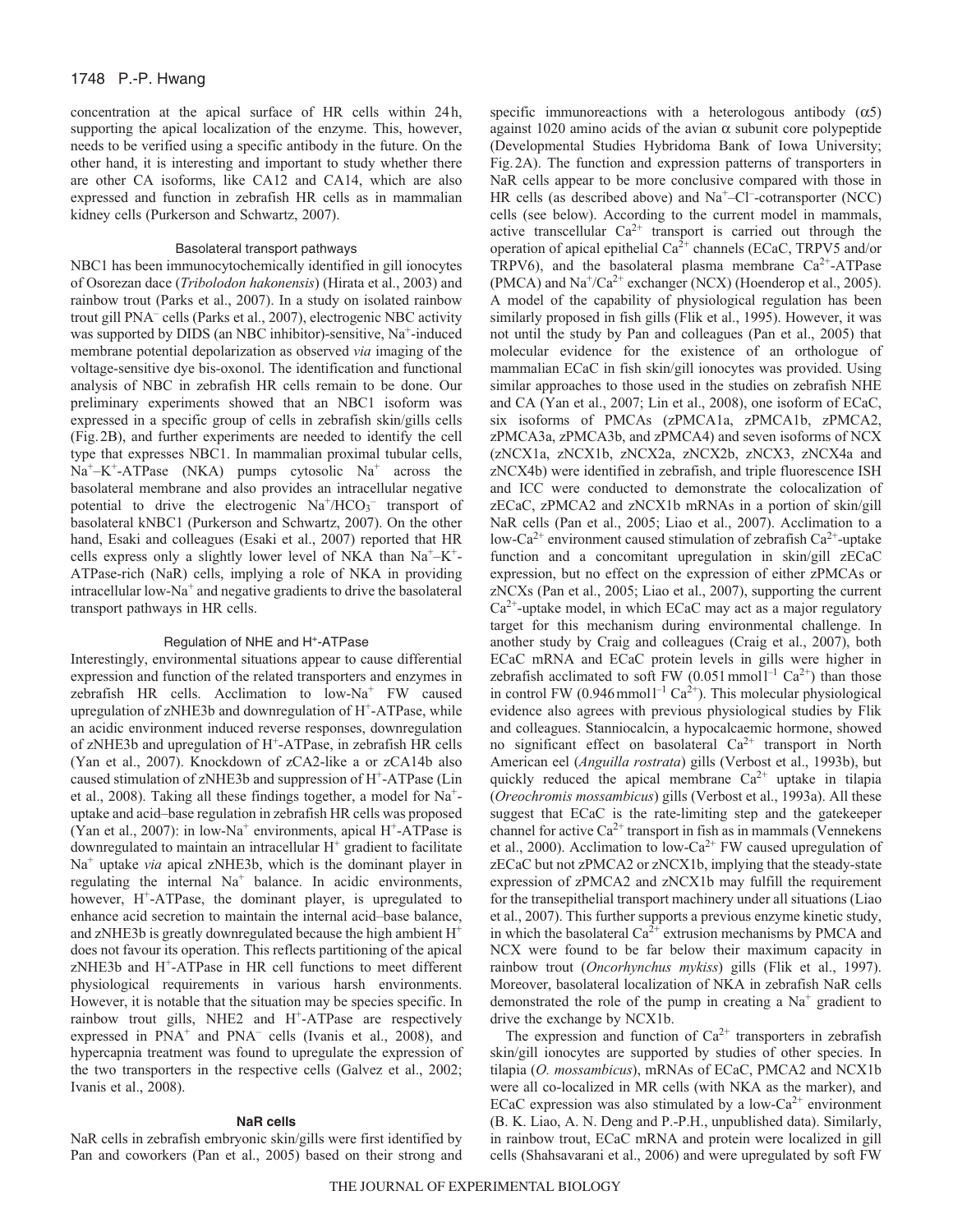$(20-30 \text{ mmol})^{-1}$  Ca<sup>2+</sup>) or hypercapnia (Shahsavarani and Perry, 2006). However, localization of ECaC in gill cell populations appears to be much more complicated in rainbow trout than in zebrafish and tilapia. The mRNA and protein of ECaC were localized in  $PNA<sup>+</sup>$  and  $PNA<sup>-</sup> MR$  cell populations as well as pavement cells (Shahsavarani et al., 2006). On the other hand, the  $Ca<sup>+</sup>$ -uptake capacity in isolated rainbow trout gill PNA<sup>+</sup> cells was about 3-fold higher than that in PNA– cells, indicating the major role of  $PNA^+$  cells in the trout gill  $Ca^+$ -uptake mechanism (Galvez et al., 2006), while ECaC mRNA levels in PNA– cells were lower, although non-significantly, than in  $PNA<sup>+</sup>$  cells (Shahsavarani et al., 2006). Taken together, it may be that only  $PNA<sup>+</sup>$  cells express ECaC and basolateral transporters (PMCA and NCX) and thus can achieve the entire transepithelial  $Ca^+$  pathway, although no data for the existence PMCA and NCX in trout gill cells are available so far. Indeed, it was also found that not all ECaC-expressing cells coexpressed both zPMCA2 and zNCX1b in zebrafish gill NaR cell populations (Liao et al., 2007), which may be analogous to trout PNA<sup>+</sup> cells (see below). Fish gill cells that express only one or two (never all) of the three major  $Ca^{2+}$  transporters may be in the process of terminal differentiation as Hsiao and coworkers (Hsiao et al., 2007) reported in zebrafish embryonic skin ionocytes. Alternatively, the  $Ca^{2+}$  transporter(s) expressed in these cells may be involved in intracellular  $Ca^{2+}$  homeostasis or other cellular events (Prasad et al., 2007; Reppel et al., 2007), and this needs to be clarified in further investigations. Whether NaR cells are responsible for ion-transport functions other than  $Ca^{2+}$  uptake is another issue that should be considered.

#### **NCC cells**

#### Apical NCC

Renfro (Renfro, 1975) found that the flounder's urinary bladder transported Na+/Cl– *via* an electroneutral pathway, for the first time providing evidence for the existence of an NCC. The NCC, a thiazide-sensitive membrane protein, is specifically expressed in the apical membranes of mammalian distal convoluted tubules (DCTs), which are responsible for the reabsorption of 5% to 10% of the total filtered Na+/Cl– reabsorbed by the kidneys (Reilly and Ellison, 2000). Recent studies have opened a new window for elucidating the role of NCC orthologues in  $Na^+/Cl^-$ -uptake mechanisms in fish skin/gills. In zebrafish, Hwang and colleagues first reported that an NCC isoform (zNCCg) had been cloned and localized in a group of cells in embryonic skin/gills (Hwang and Lee, 2007). Double ISH and ICC experiments demonstrated specific expression of zNCCg mRNA in a novel type of ionocyte, NCC cells, which differ from the previously reported HR and NaR cells (Fig.2C,D), and loss-of-function experiments with zNCCg morpholinos revealed significant decreases in both Cl– influx and Cl<sup>–</sup> content in the morphants (Wang et al., 2009). These results indicate the function of NCC cells, in which zNCCg may be the major player in the apical Cl<sup>-</sup>-uptake pathway, although ICC localization of the zNCCg protein in zebrafish NCC cells remains to be confirmed. Recent studies on tilapia support this notion. Hiroi and coworkers cloned an orthologue of zNCCg from tilapia and used a homologous antibody to specifically localize the NCC isoform in the apical membrane of type-II MR cells but not in other MR cell types (Hiroi et al., 2008; Inokuchi et al., 2008). Acclimation to FW or deionized FW caused an increase in the density of NCC-expressing type-II MR cells and a concomitant upregulation of NCC mRNA in tilapia adult gills and embryonic yolk-sac membranes, compared with the SW controls (Hiroi et al., 2008; Inokuchi et al., 2008). Hiroi and colleagues' studies could not distinguish between the uptake of  $Na<sup>+</sup>$ , Cl<sup>–</sup> or both ions as the role of NCC in tilapia. However, zebrafish NCC cells are unlike to be involved in Na<sup>+</sup>-uptake mechanisms. Esaki and coworkers (Esaki et al., 2007) provided convincing *in vivo* evidence of the Na+-uptake function (monitored with Sodium Green) in zebrafish embryonic HR cells only, and serial molecular physiological studies also demonstrated that HR cells are the major cell type responsible for Na+ uptake (Horng et al., 2007; Yan et al., 2007; Lin et al., 2008) as discussed above.

The next question concerns how NCC cells accomplish the overall transepithelial Cl<sup>-</sup>-uptake pathway. Na<sup>+</sup> concentrations ranging from 35 to 77 mmol<sup> $1^{-1}$ </sup> in the lumen of mammalian DCTs (Good et al., 1984) and low intracellular  $Na<sup>+</sup>$  resulting from basolateral NKA provide a sufficient Na<sup>+</sup> gradient to drive the operation of the apical NCC in DCT cells (Reilly and Ellison, 2000). In contrast, in ambient FW (local tap water in Taipei), zebrafish normally have much lower  $Na<sup>+/</sup>Cl<sup>-</sup>$  levels, creating ion gradients that may not be favourable for the operation of NCC in apical membranes of NCC cells in zebrafish. Hiroi and colleagues (Hiroi et al., 2008) proposed that basolateral NKA may maintain a low intracellular  $Na<sup>+</sup>$ , at least in the apical region, thus providing a gradient to drive the operation of the NCC in tilapia MR cells. Another possibility is that zebrafish and tilapia NCCs may differ from the mammalian orthologue in transport kinetics or stoichiometry. All these issues remain to be resolved.

# Basolateral Cl<sup>-</sup> transport

Pathways for the basolateral Cl<sup>-</sup> exit from zebrafish NCC cells should also be taken into consideration with the overall transcellular Cl<sup>-</sup> transport machinery. The final step, basolateral Cl<sup>-</sup> exit, in human renal Cl<sup>-</sup> reabsorption is mainly achieved *via* Cl<sup>-</sup> channels (ClCs) composed of the pore-forming unit ClC-Kb, and the β-subunit barttin (Lang et al., 2005). From zebrafish genetic databases, nine orthologues of mammalian ClCs were identified. Very few studies have investigated ClCs in other fish species. In tilapia, ClC3 and -5 were cloned and found to be expressed in various organs including gills, but they were suggested to function as intracellular Cl– channels based on an *in vitro* functional analysis (Miyazaki et al., 2002). Recently, higher protein expression analysed by an anti-rat ClC3 antibody was found in FW pufferfish gills than in SW ones (Tang and Lee, 2007). On the other hand, a cystic fibrosis transmembrane conductance regulator (CFTR) was also proposed to be a candidate for basolateral Cl– exit based on its basolateral localization in pavement and MR cells in killifish operculum (Marshall, 2002). In NCC cells, basolateral NKA may provide the intracellular negative gradient for driving the basolateral Cl<sup>-</sup> channels to transport Cl<sup>-</sup> out of NCC cells, as in mammalian DCT cells. Further studies are needed to draw definitive conclusions on the mechanisms for basolateral Cl<sup>-</sup> exit from NCC cells.

#### **Other pathways**

#### Anion exchanger

Compared with Na<sup>+</sup>- and Ca<sup>2+</sup>-uptake mechanisms, those for Cl<sup>-</sup> uptake are largely unclear. As discussed above, NCC cells may be one of the possible ionocytes responsible for Cl– uptake *via* the apical NCC and basolateral ClC and NKA. On the other hand, it was proposed that the apical  $Cl^-/HCO_3^-$  exchanger is the major player in the mechanism of Cl– uptake linked with basal secretion in fish gills, and anion exchanger (AE) 1 was one of the candidates proposed (Evans et al., 2005; Hwang and Lee, 2007; Evans, 2008). However, ISH and ICC data for the existence of AE1 in teleost gills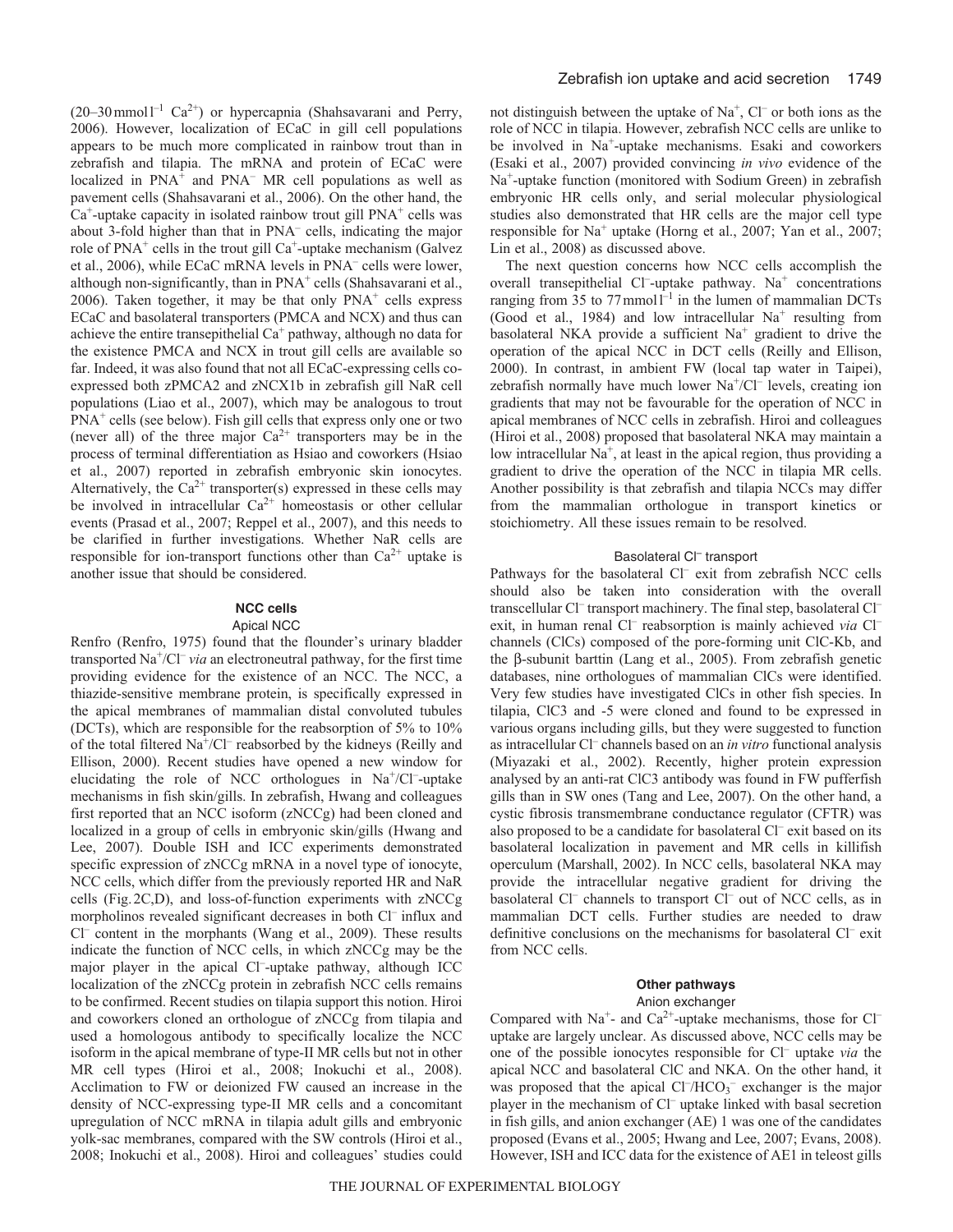# 1750 P.-P. Hwang

(Sullivan et al., 1996; Wilson et al., 2000) were controversial when considering the specificity of the antibody or probe used and the absence of evidence for AE1 on the apical membrane of other acid/base-secreting epithelia (Perry and Gilmour, 2006; Tresguerres et al., 2006). In our preliminary experiments on zebrafish, mRNA of an AE1 paralogue was localized in a specific group of skin/gill cells (Fig.2E), and zAE1 mRNA expression was not affected by low-Cl– FW (Fig.3) that has previously been reported to stimulate Cl<sup>-</sup> uptake in fish gills (Lin and Hwang, 2001; Chang et al., 2003). This implies that zAE1 might not be associated with the functions of apical Cl<sup>-</sup> uptake/base secretion in zebrafish skin/gill ionocytes. This issue requires further exploration.

### Pendrin

Another candidate for apical Cl<sup>-</sup> uptake/base secretion is pendrin (SLC26A), which is localized in the apical region of B-type intercalated cells of the cortical collecting duct and which functions in renal Cl– reabsorption and bicarbonate secretion (Royaux et al., 2001; Wagner, 2007). In the stingray (*Dasyatis sabina*), Piermarini and coworkers (Piermarini et al., 2002) used an anti-pendrin (SLC26A4) antibody to indicate immunoreactions in the apical region of gill ionocytes that are rich in basolateral H<sup>+</sup>-ATPase. Our preliminary experiments identified as many as 11 members of the SLC26A family from zebrafish, and seven of them were detected by RT-PCR in zebrafish gills. At least three isoforms, SLC26A3, SLC26A4 and SLC26A6, were localized by ISH and/or ICC in a group of ionocytes in zebrafish gills (S. F. Perry, personal communication). This sheds new light on another transport pathway for Cl– uptake/base secretion in zebrafish gill ionocytes.

# **Comparison of ionocytes between species**

It has long been a challenging and important issue for fish physiologists to explore whether fish develop pleomorphic ionocytes (or MR cells) to achieve the different ion-transport functions for the internal ionic and osmotic homeostasis. Pleomorphic ionocytes in various species have been identified based on different criteria depending on the study (Hirose et al., 2003; Hwang and Lee, 2007), but generalizing a comprehensive working model of fish ion-regulatory mechanisms by comparing the pleomorphic ionocytes among species would be of physiological and evolutional significance. In the past decade, most studies on pleomorphic ionocytes focused particularly on FW fish, probably because FW environments are more diverse



Fig. 3. Effects of environmental Cl<sup>-</sup> levels on zAE1 mRNA expression in zebrafish gills. Zebrafish were acclimated to high  $Cl^{-}$  (10 mmol  $I^{-1}Cl^{-}$ ) and low  $CI^-$  (0.04 mmol  $I^{-1}CI^-$ ) for 1 week. Quantitative RT-PCR analysis did not show a significant difference between the two groups (Student's t-test,  $P > 0.05$ ). Means  $\pm$  s.d. ( $N = 4$ ).

than SW ones in terms of ionic composition, pH, hardness, etc. In early studies, different populations or subtypes of ionocytes were mostly identified based on their anatomic location in gills and/or the ultrastructural characteristics of cytosol or apical openings (Hwang and Lee, 2007). Pisam and colleagues (Pisam et al., 1987) identified two types of MR cells,  $\alpha$  and β cells, in gills of several species acclimated to FW based on the transmission electron microscopic ultrastructure and the location in gill filaments. By examining the effects of environmental salinity or ion levels and exogenous hormones on the density of α and β MR cells (Pisam et al., 1993), β MR cells were suggested to be associated with  $Ca^{2+}$  uptake while  $\alpha$  MR cells exerted dual functions:  $Cl^-$  secretion in SW and  $Na^+$  uptake in FW (Pisam et al., 1993; Pisam et al., 1995), but no ion-influx data are available to support their inference. Hwang's group classified three subtypes of MR cells, wavy-convex, shallow-basin and deep-hole types, in FW tilapia gills according to the morphologies of the apical openings (Lee et al., 1996), and subsequent physiological studies suggested roles for the three types of cells in Cl– uptake,  $Ca^{2+}$  uptake and  $Cl^-$  secretion, respectively, based on the correlations between the gill cell density of the three ionocyte types and ion  $(Na^+, Cl^-$  and  $Ca^{2+})$  influxes (Tsai and Hwang, 1998; Chang et al., 2001; Chang et al., 2003). However, further functional analyses of those ionocytes are difficult due to limitations in the applicability of molecular physiological approaches to these anatomically or morphologically identified ionocytes. Moreover, comparison of pleomorphic ionocytes between species is complicated because the same criteria in anatomy or morphology cannot be applied to different species.

Recently, particularly in zebrafish, rainbow trout and tilapia, different types of ionocytes were identified and characterized with specific molecular markers, and their functions were further analysed by various cellular and molecular physiological approaches. As discussed above in zebrafish skin/gills, at least three types of ionocytes, HR cells, NaR cells and NCC cells, have been identified by double/triple ISH and/or ICC for the related ion transporters and enzymes, and their respective ion-transport functions of Na<sup>+</sup> uptake/acid secretion,  $Ca^{2+}$  uptake and Cl<sup>-</sup> uptake were demonstrated based on a loss-of-function approach with specific transport (or enzyme) morpholinos or on correlations of a transporter's expression and ion influxes. Ionocytes in zebrafish provide an alternative platform for further molecular physiological investigations of the functions and their regulation in fish ionuptake and acid–base balance mechanisms. As shown in Fig.4, we attempted to make models for other species analogous to the model of zebrafish ionocytes, from the point of view of expression patterns of transporters. In tilapia, type-II and type-III MR cells are analogous to zebrafish NCC cells and HR cells, respectively. However, localization of H<sup>+</sup>-ATPase (with an anti-bovine adrenal medulla V-ATPase subunit A antibody) in tilapia embryonic skin was found to be confined to the apical membrane of pavement cells in a previous study (Hiroi et al., 1998), and this needs to be confirmed because different results were obtained using an antikillifish V-ATPase A subunit antibody (Katoh et al., 2003) (T. Kaneko and J. Hiroi, personal communication). Moreover, ECaC, the mRNA of which was specifically expressed in zebrafish NaR cells, was localized using a homologous antibody to most tilapia MR cells (T. Kaneko, personal communication).

The case for rainbow trout is more complicated. PNA– and PNA<sup>+</sup> MR cells, which were isolated with PNA, express higher H+-ATPase and NKA, respectively (Galvez et al., 2002), and show different ion-transport functions: PNA– exhibited a bafilomycin-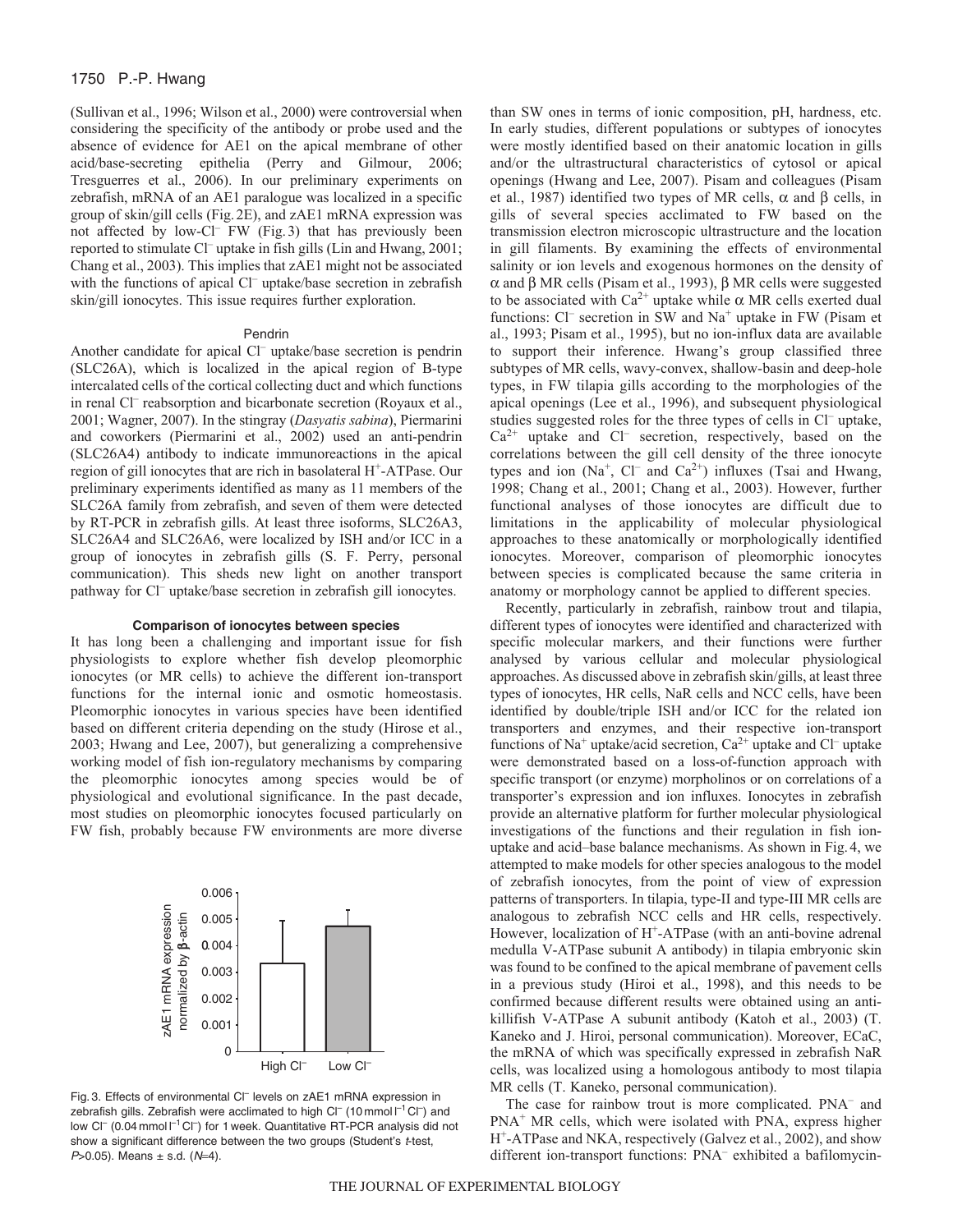

Fig. 4. Comparison of ionocytes between zebrafish, rainbow trout and tilapia. Solid and dotted lines indicate higher and lower homology, respectively, among ionocytes of the different species. CA, carbonic anhydrase; MR, mitochondria rich; NCX, Na<sup>+</sup>/Ca<sup>2+</sup> exchanger; NKCC, Na<sup>+</sup>-K<sup>+</sup>-Cl<sup>-</sup> cotransporter; PNA, peanut lectin agglutinin.

sensitive acid-activated <sup>22</sup>Na<sup>+</sup>-uptake/acid-stimulated response of  $H^+$ -ATPase, while PNA<sup>+</sup> showed Ca<sup>2+</sup> uptake (Reid et al., 2003; Galvez et al., 2006; Parks et al., 2007). Based on many previous immunocytochemical, physiological and pharmacological data, the current model for trout gill cells proposes that PNA<sup>-</sup> and PNA<sup>+</sup> MR cells are responsible for  $Na^+$  uptake/acid secretion and  $Ca^{2+}$ uptake/base secretion/Cl– uptake, respectively (Tresguerres et al., 2006; Perry and Gilmour, 2006; Evans, 2008; Parks et al., 2008). In this situation,  $PNA^{-}$  and  $PNA^{+}MR$  cells in rainbow trout gills appear to be analogues of zebrafish HR and NaR cells, respectively; however, things are not so simple. Recently, Perry's group reported the localization of NHE2/3 in  $PNA<sup>+</sup> MR$  cells and acid-stimulated expression of NHE2, and argued against the base secretion function of PNA<sup>+</sup> MR cells in the current model (Ivanis et al., 2008). Moreover, it is worth noting a recent ISH and ICC study by the same group (Shahsavarani et al., 2006) which reported that rainbow trout gills contain four populations of cells: (1) ECaC positive, (2) NKA positive, (3) ECaC and NKA positive, and (4) ECaC and NKA negative, confirming the broad distribution of ECaC among PNA– and PNA<sup>+</sup> MR cells as well as pavement cells. On the other hand, Galvez and coworkers (Galvez et al., 2006) demonstrated that  $PNA<sup>+</sup> MR$  cells are the major player in Ca<sup>2+</sup>-uptake function. Taken together, classification of  $PNA$ <sup>-</sup> and  $PNA<sup>+</sup> MR$  cells may be too simplified to fully elucidate the complicated ion-uptake and acid–base regulation mechanisms in trout gills. Molecular markers with greater specificity or other cellular approaches are necessary to determine more subtypes of MR cells, other than  $PNA^{-}/PNA^{+}$  cells, from trout gills to resolve these issues.

### Zebrafish ion uptake and acid secretion 1751

# **Conclusions and perspectives**

In zebrafish skin and gills, at least three types of ionocytes, HR, NaR and NCC cells, have been identified with specific probes or antibodies (Fig.1). Different sets of ion transporters and enzymes as well as their functional regulation have been explored by various molecular physiological approaches. These have not only provided some new insights into fish ion-regulatory mechanisms but are also enhancing our understanding of mammalian renal transport physiology by providing an *in vivo* working model, as the transporter expression patterns and functions of zebrafish ionocytes are analogous to those of proximal tubular cells, intercalated cells,  $Ca^{2+}$ reabsorption cells and distal convoluted cells. However, several important issues remain to be studied in the future (Fig.1): (1) the identification and functional analysis of basolateral transporters in ionocytes, e.g. AE1 and/or NBC1 in HR cells and ClC in NCC cells; (2) the identification and functional analysis of ENaC equivalents, NHA, pendrin and other unidentified transporters or enzymes in ionocytes; and (3) transport properties and stoichiometry of apical transporters, such as zNHE3b and zNCCg.

#### **List of abbreviations**

| AE.        | anion exchanger                     |
|------------|-------------------------------------|
| CA         | carbonic anhydrase                  |
| ECaC       | epithelial $Ca^{2+}$ channel        |
| HR         | $H^+$ -ATPase rich                  |
| ICC        | immunocytochemistry                 |
| <b>ISH</b> | in situ hybridization               |
| <b>MR</b>  | mitochondria rich                   |
| NaR        | $Na^+$ -K <sup>+</sup> -ATPase rich |
| NCC        | $Na+-Cl- cotransporter$             |
| <b>NCX</b> | $Na^{+}/Ca^{2+}$ exchanger          |
| NHE        | $Na^+/H^+$ exchanger                |
| PMCA       | plasma membrane $Ca^{2+}$ -ATPase   |
| <b>PNA</b> | peanut lectin agglutinin            |

The original research was financially supported by grants from the National Science Council and Academia Sinica of Taiwan, ROC. The author extends his thanks to Y. C. Tung for her technical and secretarial assistance.

#### **References**

- **Avella, M. and Bornancin, M.** (1989). A new analysis of ammonia and sodiumtransport through the gills of the freshwater rainbow trout (Salmo gairdneri). J. Exp. Biol. **142**, 155-175.
- **Boisen, A. M., Amstrup, J., Novak, I. and Grosell, M.** (2003). Sodium and chloride transport in soft water and hard water acclimated zebrafish (Danio rerio). Biochim. Biophys. Acta. **1618**, 207-218.
- **Brett, C. L., Donowitz, M. and Rao, R.** (2005). Evolutionary origins of eukaryotic sodium/proton exchangers. Am. J. Physiol. Cell Physiol. **288**, C223-C239.
- **Brown, D. and Breton, S.** (1996). Mitochondria-rich, proton-secreting epithelial cells. J. Exp. Biol. **199**, 2345-2358.
- **Chang, I. C., Lee, T. H., Yang, C. H., Wei, Y. Y., Chou, F. I. and Hwang, P. P.** (2001). Morphology and function of gill mitochondria-rich cells in fish acclimated to different environments. Physiol. Biochem. Zool. **74**, 111-119.
- **Chang, I. C., Wei, Y. Y., Chou, F. I. and Hwang, P. P.** (2003). Stimulation of Cl– uptake and morphological changes in gill mitochondria-rich cells in freshwater tilapia (Oreochromis mossambicus). Physiol. Biochem. Zool. **76**, 544-552.
- **Craig, P. M., Wood, C. M. and McClelland, G. B.** (2007). Gill membrane remodeling with soft-water acclimation in zebrafish (Danio rerio). Physiol. Genomics **30**, 53-60.
- **Esaki, M., Hoshijima, K., Kobayashi, S., Fukuda, H., Kawakami, K. and Hirose, S.** (2007). Visualization in zebrafish larvae of Na+ uptake in mitochondria-rich cells whose differentiation is dependent on foxi3a. Am. J. Physiol. Regul. Integr. Comp. Physiol. **292**, R470-R480.
- **Evans, D. H.** (2008). Teleost fish osmoregulation: what have we learned since August Krogh, Homer Smith, and Ancel Keys. Am. J. Physiol. Regul. Integr. Comp. Physiol. **295**, R704-R713.
- **Evans, D. H., Piermarini, P. M. and Choe, K. P.** (2005). The multifunctional fish gill: dominant site of gas exchange, osmoregulation, acid-base regulation, and excretion of nitrogenous waste. Physiol. Rev. **85**, 97-177.
- **Flik, G., Verbost, P. M. and Wendelaar Bongar, S. E.** (1995). Calcium transport process in fishes. In Cellular and Molecular Approaches to Fish Ionic Regulation (ed. C. M. Wood and T. J. Shuttleworth), pp. 317-342. San Diego, CA: Academic Press.
- **Flik, G., Kaneko, T., Greco, A. M., Li, J. and Fenwick, J. C.** (1997). Sodium dependent ion transporters in trout gills. Fish Physiol. Biochem. **17**, 385-396.
- **Foskett, J. K. and Scheffey, C.** (1982). The chloride cell: definitive identification as the salt-secretory cell in teleosts. Science **215**, 164-166.